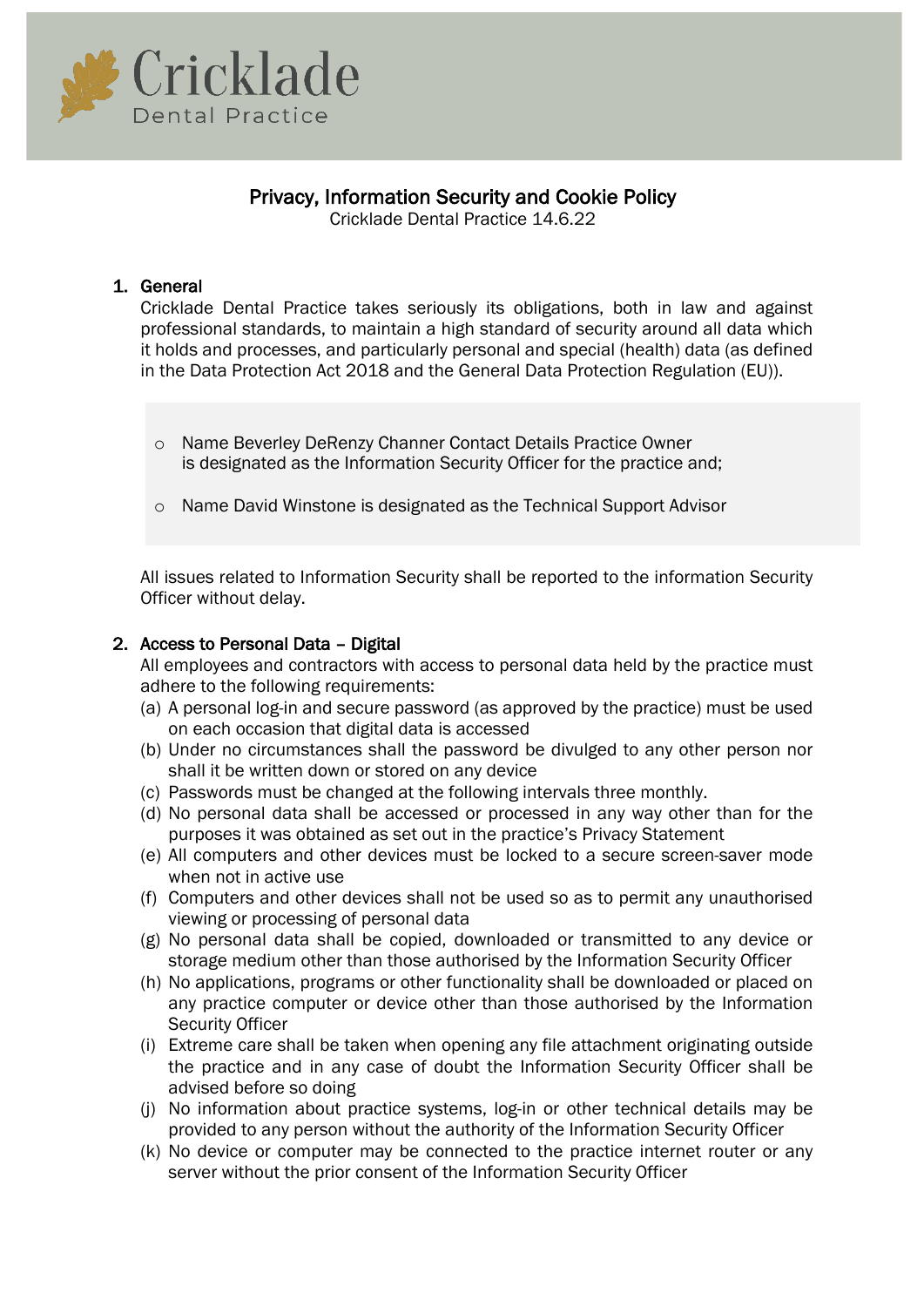# 3. Environmental Security

All employees and contractors of the practice must adhere to the following requirements to ensure that the practice maintains security around personal data:

- (a) All patient records, radiographs, correspondence and other items which can identify an individual person shall be kept in a secure location which is locked or suitably protected from unauthorised access as approved by the Information Security **Officer**
- (b) The practice premises must be securely locked against unauthorised entry when closed and any alarms must be set and checked by those authorised to do so
- (c) All desks and work surfaces shall be cleared of material which could identify an individual person when not in use including telephone and other notes
- (d) Incoming telephone recording messages shall be cleared and deleted from the system once they have been actioned
- (e) No material which can identify an individual person shall be left in such a position that it can be viewed by unauthorised people
- (f) CCTV recordings which may depict individual persons shall be deleted from the system at monthly intervals

# 4. Internet and External Security

The practice will apply suitable security programs to all systems so as to prevent the introduction of malware or allow unauthorised access, including but not limited to firewalls and anti-virus software as approved by the Information Security Officer and/or the Technical Support Adviser. All software, including the above, will be regularly updated as required.

Penetration testing of the computer, security and telephone systems may take place at intervals and may not be advised in advance to staff and contractors who should therefore maintain vigilance at all times

## 5. Data Back-up

All personal data will be backed-up on a daily basis using personnel, processes and devices as approved by the Information Security Officer. Back-ups will be audited and confirmed as effective on a regular basis.

# 6. Off-site Data and Security

Where the information Security Officer has authorised that any personal or other data may be taken or transferred off-site (outside the practice location):

- (a) All such authorisations shall be written and a record kept
- (b) Authorised data and devices shall be used only for the purposes and period authorised
- (c) The requirements in Clause 2 of this Policy will apply to all such instances
- (d) Any loss or damage to devices or data must be *immediately* reported to the Information Security Officer and a Data Breach notification template prepared
- (e) Devices and data must be secured and out of sight to unauthorised persons whilst in transit and shall be kept in a locked environment when not in use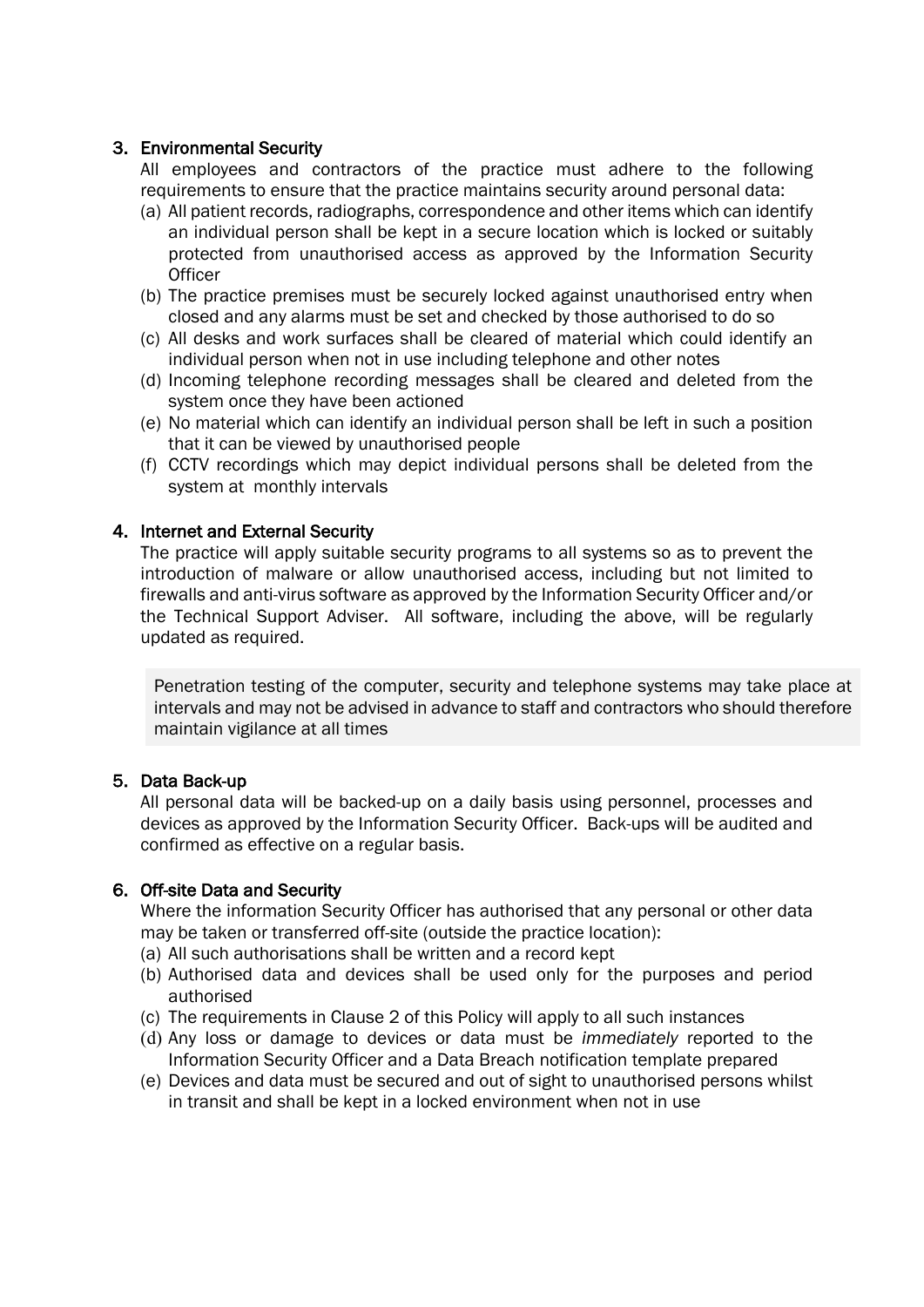# 7. Financial Data

When digital payments are taken from patients or other parties at the practice, all staff or contractors will:

- (a) Ensure that the requirements of the EFTPOS (Electronic Funds Transfer Point of Sale) device/s and systems supplier are followed at all times
- (b) Ensure that PCI (Payment Card Industry) best practice guidance is followed
- (c) Take all precautions against fraud or misuse of payment cards
- (d) In particular ensure that no payment card details are written down

# 8. Internet and E-mail Use

All staff and contractors will follow the practice rules for use of the internet and e-mails and adhere in particular to any requirements or restrictions on:

- (a) Personal internet browsing
- (b) Sending or receiving personal e-mails
- (c) The encryption of authorised practice e-mails containing patient or other personal data

# 9. Destruction of Data

Data shall only be destroyed with the explicit written consent of the Information Security Officer and using methodology which is secure and approved. Paper data such as notes, jotters which contain personal information will be shredded on the premises or using an authorised contractor.

Devices to be de-commissioned will have all data securely removed from them using an authorised contractor: it is acknowledged that routine formatting or factory resetting will not suffice.

## 10.Other

All staff and contractors shall at all times take utmost care and diligence in protecting all data, including personal and health-related data, within the practice.

The practice undertakes to regularly train and update staff on the processing of data held, whether digital or otherwise in order to assure the competence of all users and maintain awareness of data protection and information security.

All and any concerns about the security of data held by the practice, however apparently slight, shall be brought at once to the attention of the Information Security Officer and it shall be the policy of the practice that any such information shall be positively and constructively received to encourage prompt and vigilant awareness of the importance of data security.

Any breach of the terms of this policy may lead to disciplinary action against staff or contractors and repeated or serious breaches may be regarded as serious misconduct resulting in termination of employment or engagement.